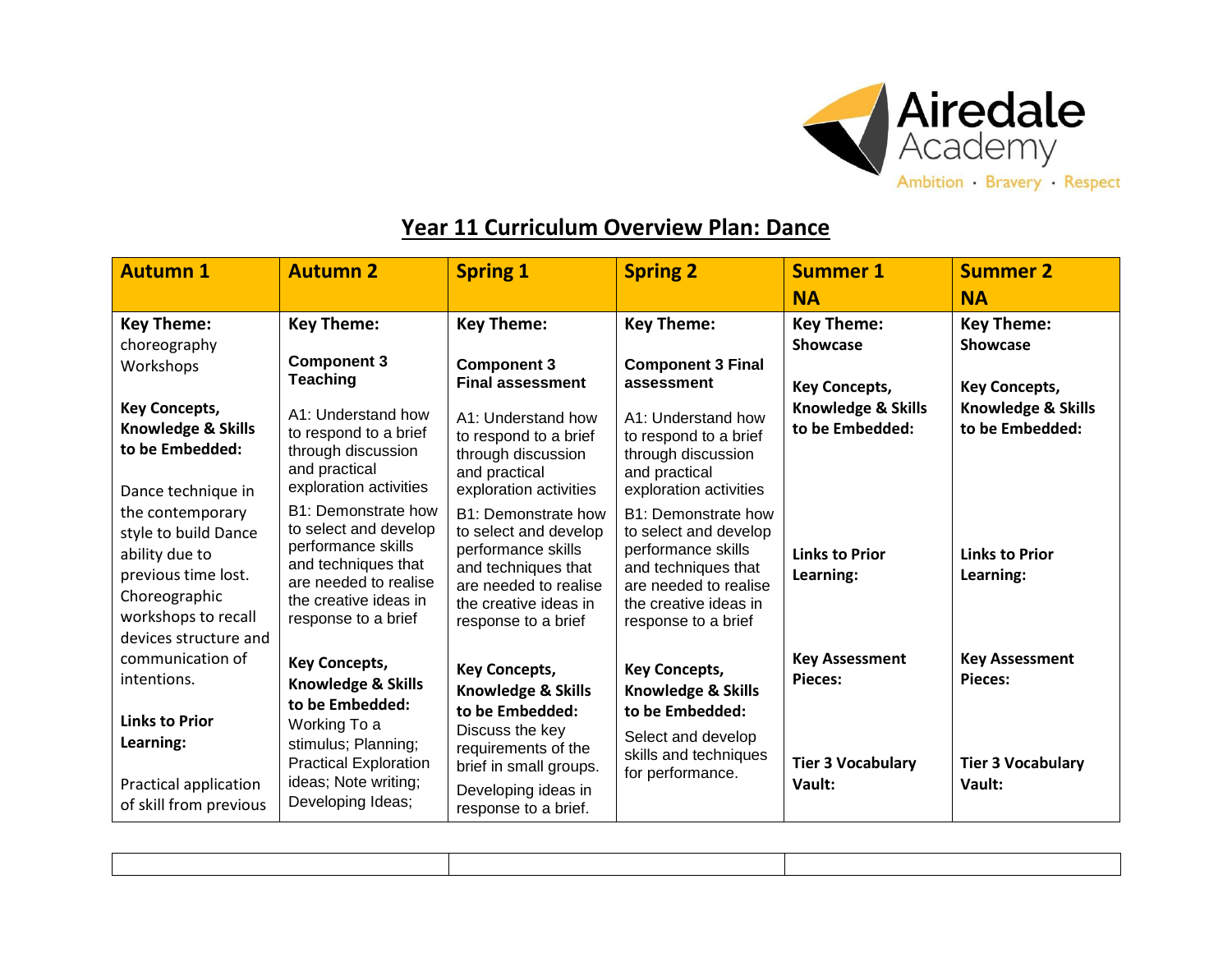

## theory-based activities. Applying knowledge into practical activities **Key Assessment Pieces:** Mid review whole class feedback Final filmed assessment **Tier 3 Vocabulary Vault: Contemporary Structure Motif development rehearsal Subject specific vocabulary Reading Exposure:** Research based reading on choreographic approaches Personal Contributions; Shaping ideas / forms and structures; Working towards a performance. **Links to Prior Learning:** Subject specific vocabulary used in KS3/4. **Key Assessment Pieces:** Group workshop performance. Three written submissions: ideas, development of skills and evaluation. **Tier 3 Vocabulary Vault:** Specific to the discipline - Professional skills, techniques. Please see the knowledge organiser. **Links to Prior Learning:** Subject specific vocabulary used in KS3/4 **Key Assessment Pieces:** Milestone 1: Ideas log written submission **Tier 3 Vocabulary Vault:** Specific to the discipline - Professional skills, techniques. Please see the knowledge organiser. **Reading Exposure:** Independent research. The assignment brief. **Contexts** Historical / Social research. Evaluate the development process and outcome. **Links to Prior Learning: Choreography**  Subject specific vocabulary used in KS3/4 **Key Assessment Pieces: Written submissions:** Milestone 2: Skills log Milestone 3: Evaluation Report **Video of workshop performance. Tier 3 Vocabulary Vault:** Specific to the discipline - Professional skills, techniques. Please see the knowledge organiser. **Reading Exposure: Strategies to enable new concepts, knowledge & skills to embed in longterm memory: Reading Exposure: Strategies to enable new concepts, knowledge & skills to embed in longterm memory:**